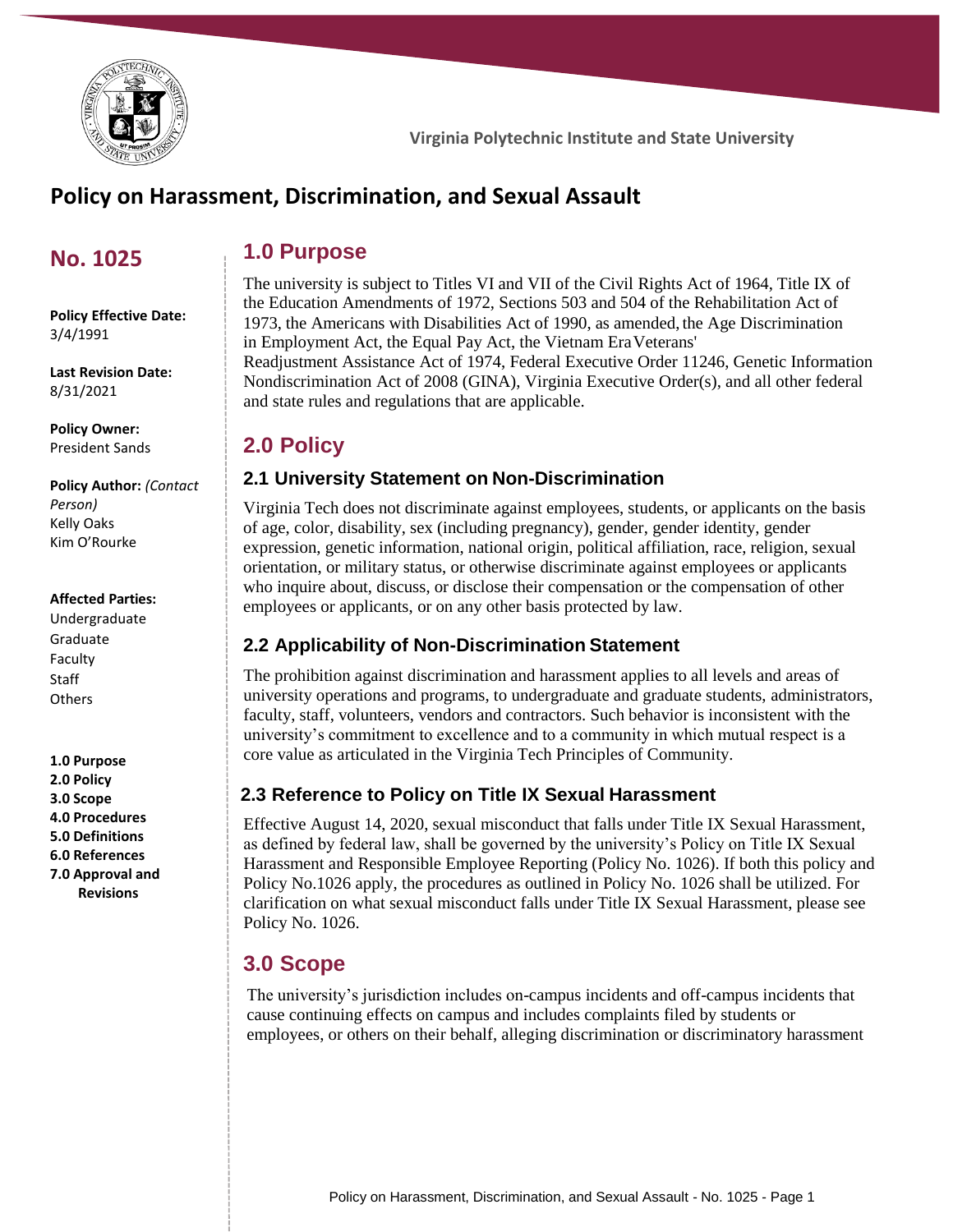

(including sexual harassment and sexual violence) carried out by faculty, staff, other students, or third parties.

Virginia Tech is also committed to the free and vigorous discussion of ideas and issues. This policy does not allow curtailment or censorship of constitutionally protected expression, nor does it attempt to address behaviors that do not constitute discrimination or harassment. Offensive behavior that does not violate this policy should be addressed by the appropriate supervisor or administrator.

### **3.1 Contact Information**

Questions and complaints of discrimination or discriminatory harassment involving faculty, staff, or students should be filed with:

> The Assistant Vice President for Equity and Accessibility Office for Equity and Accessibility Virginia Tech North End Center 300 Turner St. Blacksburg, VA 24061 Phone: (540) 231-2010 [equityandaccess@vt.edu](mailto:equityandaccess@vt.edu)

## **4.0 Procedures**

The procedures referenced below provide for prompt and equitable response to reports of prohibited conduct. The procedures also provide for thorough and impartial investigations that afford all parties notice and an opportunity to present witnesses and evidence and to view the information that will be used in determining whether a policy violation has occurred. The university applies the preponderance of the evidence standard when determining whether this policy has been violated. "Preponderance of the evidence" means that it is more likely than not that a policy violation occurred.

The appropriate university avenue for resolving a complaint covered under this policy is determined by the status of the person accused.

All **undergraduate, graduate, and professional students** at the university are subject to the university's student code of conduct as outlined in the Student Code of Conduct, accessible at [https://www.hokiehandbook.vt.edu/.](https://www.hokiehandbook.vt.edu/)

Faculty members at the university are subject to the rules included in the Faculty Handbook, accessible at [https://www.provost.vt.edu/faculty\\_affairs/faculty\\_handbook.html.](https://www.provost.vt.edu/faculty_affairs/faculty_handbook.html) Staff members are subject to the rules included in university policies [\(https://www.hr.vt.edu/resources/current-employees/policies-handbooks.html\)](https://www.hr.vt.edu/resources/current-employees/policies-handbooks.html) and the Virginia Department of Human Resource Management Policies

[\(http://www.dhrm.virginia.gov/hrpolicy/policy.html#probper\)](http://www.dhrm.virginia.gov/hrpolicy/policy.html#probper), with minor exceptions for University Staff. Procedures for addressing staff and faculty violations of this policy are available from Human Resources.

### **4.1 Responsibilities of Administrators and Supervisors**

University administrators, supervisors, and those performing instructional or academic advising duties have a responsibility to create and maintain a work and learning environment free of discrimination/harassment.

If an administrator, supervisor or individual with instructional responsibility becomes aware of an incident that might reasonably be construed as constituting discrimination/harassment, he or she must promptly contact the Office for Equity and Accessibility and coordinate with that office to take immediate steps to address the matter.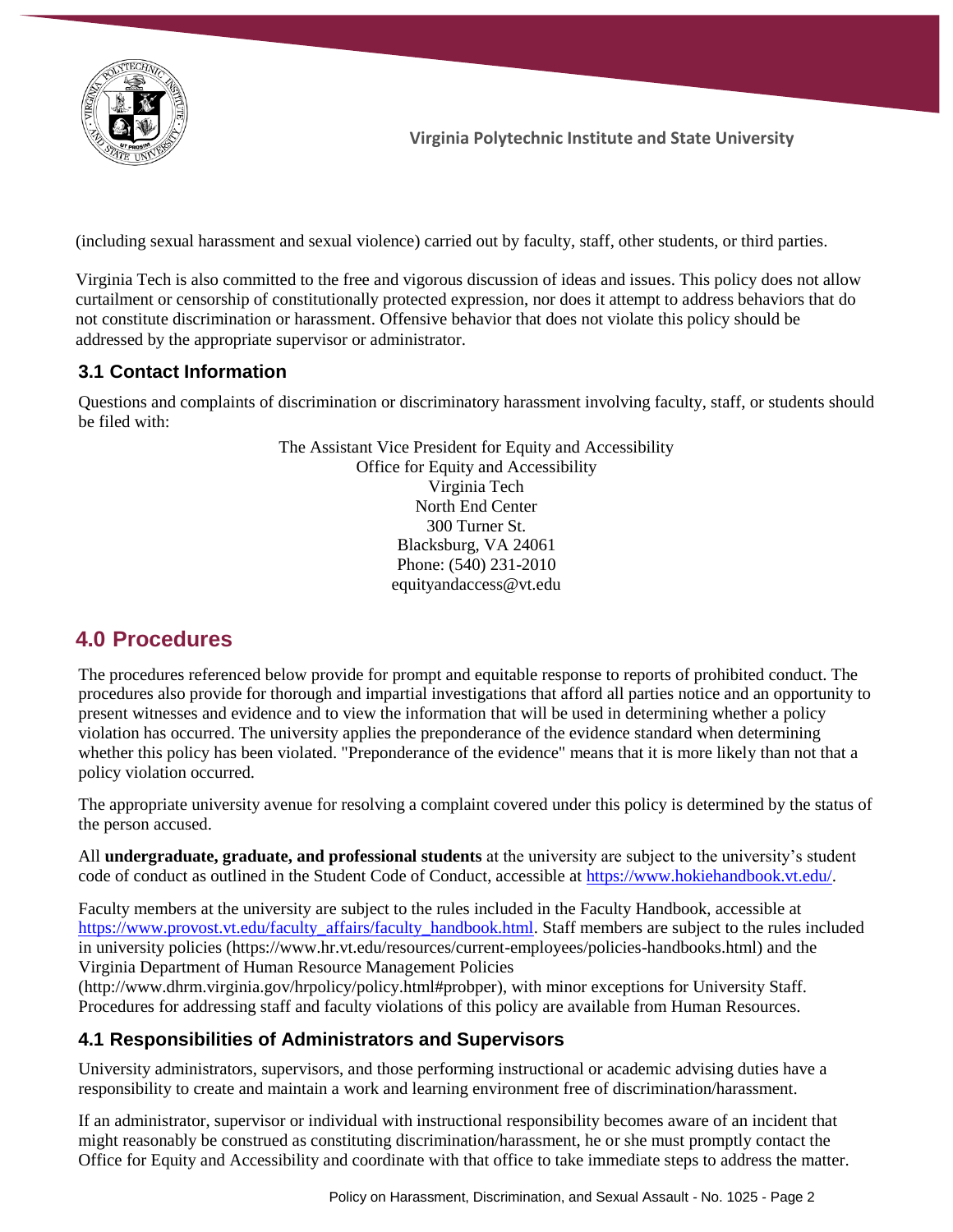

Administrators, supervisors and those with instructional responsibility should contact the Office for Equity and Accessibility whenever they learn—either directly or indirectly—about discrimination/ harassment. This obligation exists even if the complainant requests that no action be taken.

Administrators, supervisors and those with instructional responsibility (for their respective teaching obligation) have the legal responsibility to protect a complainant from continued discrimination, harassment or retaliation, including implementing interim measures necessary to protect the complainant. They must also protect persons accused of discrimination/ harassment from potential damage by false allegations. Administrators and supervisors will be held accountable for dealing with and taking necessary steps to prevent discrimination/harassment. It is not the responsibility of the complainant to correct the situation.

Employees are responsible for informing employees and students under their supervision of this policy and the name and contact information of the person responsible for addressing discrimination complaints covered under this policy.

#### **4.2 Supplemental/Alternative Avenues for Formal Complaints**

In addition to, or in lieu of, the procedures set forth above, individuals may pursue those remedies that are available to them, as appropriate, through the following agencies:

**Students and applicants for admission** may file formal complaints with the Office for Civil Rights of the U.S. Department of Education.

**Faculty members or applicants for employment** may file a charge with the federal Equal Employment Opportunity Commission and/or the Virginia Council on Human Rights within 300 days of the incident.

The following options are available to **staff members or applicants for employment:**

- a) Non-probationary staff may file a grievance within 30 calendar days of the offense as outlined inthe Grievance Procedure for State Employees, or
- b) Salaried and wage staff may file a complaint using the Discrimination Complaint Procedure administered by the Office of Equal Employment Services in the state's Department of Human ResourceManagement.
- c) Salaried and wage staff may file a complaint with the federal Equal Employment OpportunityCommission or the Virginia Council on Human Rights within 300 days of the allegeddiscrimination/harassment.

Additional information regarding this policy may be obtained from the Department of Human Resources.

Additional assistance and support may be obtained from the Women's Center, the Office of the Provost (faculty), the Department of Human Resources (staff and AP faculty), the Graduate School (graduate students), the Dean of Students Office, Cook Counseling Center, or Student Conduct (students).

We encourage victims of sexual violence, including rape, sexual assault, stalking, and dating and domestic violence, to exercise their right to file a complaint with the Virginia Tech Police Department if the crime occurs on Virginia Tech's property, regardless of the status of the victim. For crimes occurring away from Virginia Tech's property, victims may contact the local law enforcement in the appropriate jurisdiction.

## **5.0 Definitions**

**Consent** means knowing, voluntary, and clear permission by word or action, to engage in mutually agreed upon sexual activity. The existence of consent is based on the totality of circumstances, including the context in which the alleged consent occurred. Silence does not necessarily constitute consent and coercion, force, or threat of either party invalidates consent.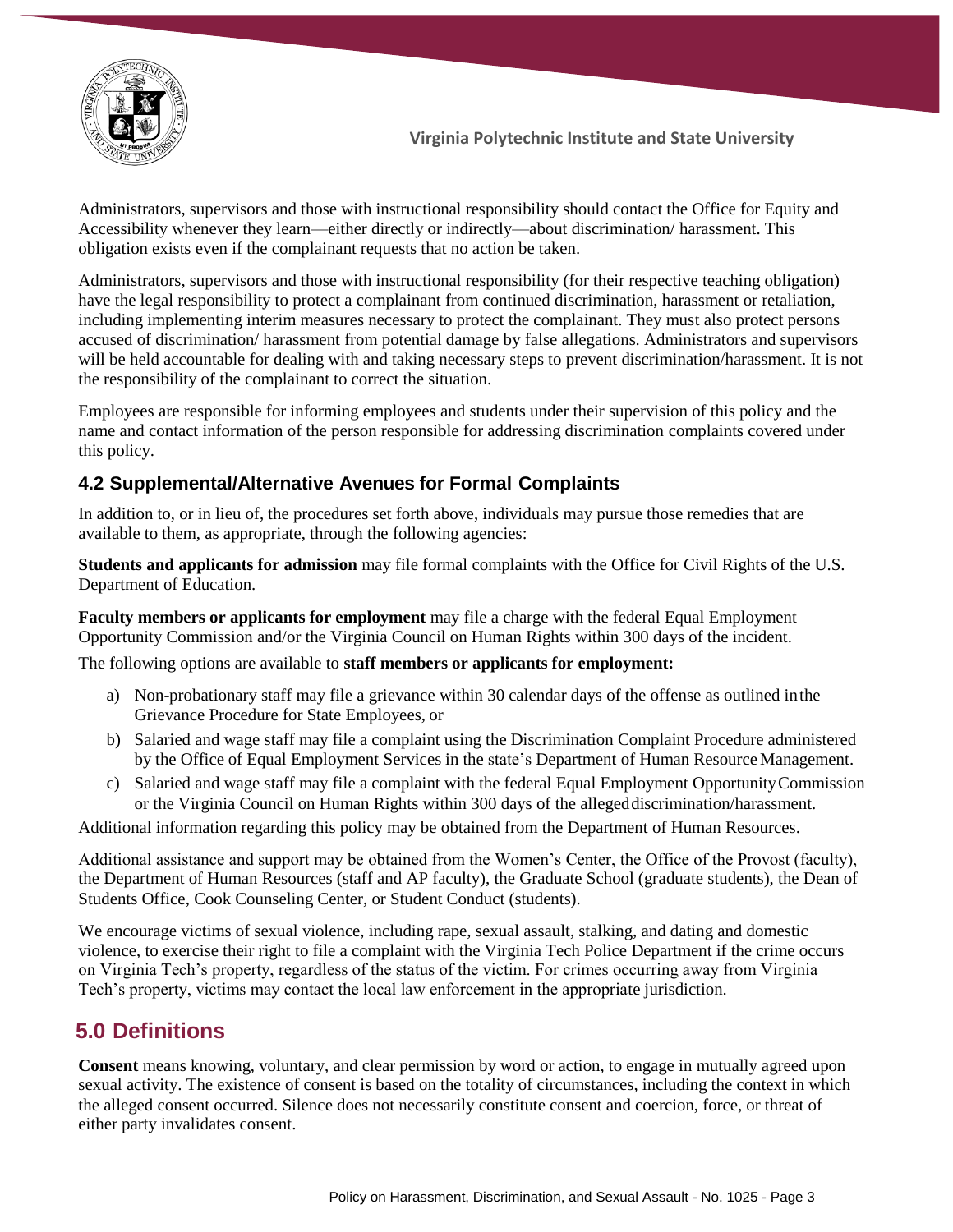

- Consent cannot be given where a person is incapacitated due to drugs or alcohol; or where a person has a disability; or is not of legal age to consent as defined by law.
- Consent to any one form of sexual activity cannot automatically imply consent to any other forms of sexual activity. Consent can be withdrawn at any time.
- Previous relationships or prior consent cannot imply consent to future sexual acts.

**Discrimination and/or Harassment** means conduct that conditions any element of a person's employment, enrollment as a student, receipt of student financial aid, or participation in university activities on that person's age, color, disability, sex (including pregnancy), gender, gender identity, gender expression, genetic information, national origin, political affiliation, race, religion, sexual orientation, or military status, unless otherwise permitted or required by applicable law. Virginia Tech does not otherwise discriminate against employees or applicants who inquire about, discuss, or disclose their compensation or the compensation of other employees or applicants nor on any other basis protected by law. Discrimination on the basis of sex in education programs and activities receiving federal financial funding as set forth in Title IX of the Education Amendments of 1972, as amended, is included in this definition of prohibited discrimination;

Conduct of any type (oral, written, graphic, electronic or physical) that is based upon a person's age, color, disability, sex (including pregnancy), gender, gender identity, gender expression, national origin, political affiliation, race, religion, sexual orientation, or military status and unreasonably interferes with the person's work or academic performance or participation in university activities, or creates a working or learning environment that a reasonable person would find hostile, threatening or intimidating; **and/or**

Conduct consisting of unwelcome sexual advances, requests for sexual favors, or other verbal or physical conduct of a sexual nature when submission to such conduct is made, explicitly or implicitly, a term or condition of an individual's employment or education, or submission to or rejection of such conduct is used as a basis for employment or educational decisions affecting an individual.

**Retaliation** means any adverse action taken against a person for making a good faith report of conduct prohibited under this policy or participating in any proceeding under this policy. Retaliation includes threatening, intimidating, harassing, coercing or any other conduct that would discourage a reasonable person from engaging in activity protected under this policy. The definition of retaliation does not preclude an individual from engaging in good faith actions, lawfully pursued, in response to a report of conduct prohibited under this policy.

**Sexual Harassment** means conduct any type (oral, written, graphic, electronic or physical) that is based upon a person's sex (including pregnancy), and unreasonably interferes with the person's work or academic performance or limits participation in university activities, or creates a working or learning environment that a reasonable person would find hostile, threatening or intimidating.

Sexual Harassment includes conduct of a sexual nature, including conduct consisting of unwelcome sexual advances, requests for sexual favors, or other verbal or physical conduct of a sexual nature when submission to such conduct is made, explicitly or implicitly, a term or condition of an individual's employment or education, or submission to or rejection of such conduct is used as a basis for employment or educational decisions affecting an individual. This policy includes sexual violence, gender-based harassment, domestic violence, dating violence and stalking as forms of sexual harassment.

Policy on Harassment, Discrimination, and Sexual Assault - No. 1025 - Page 4 **Sexual Exploitation** means an act or acts committed through non-consensual abuse or exploitation of another person's sexuality for the purpose of sexual gratification, financial gain, personal benefit or advantage, or any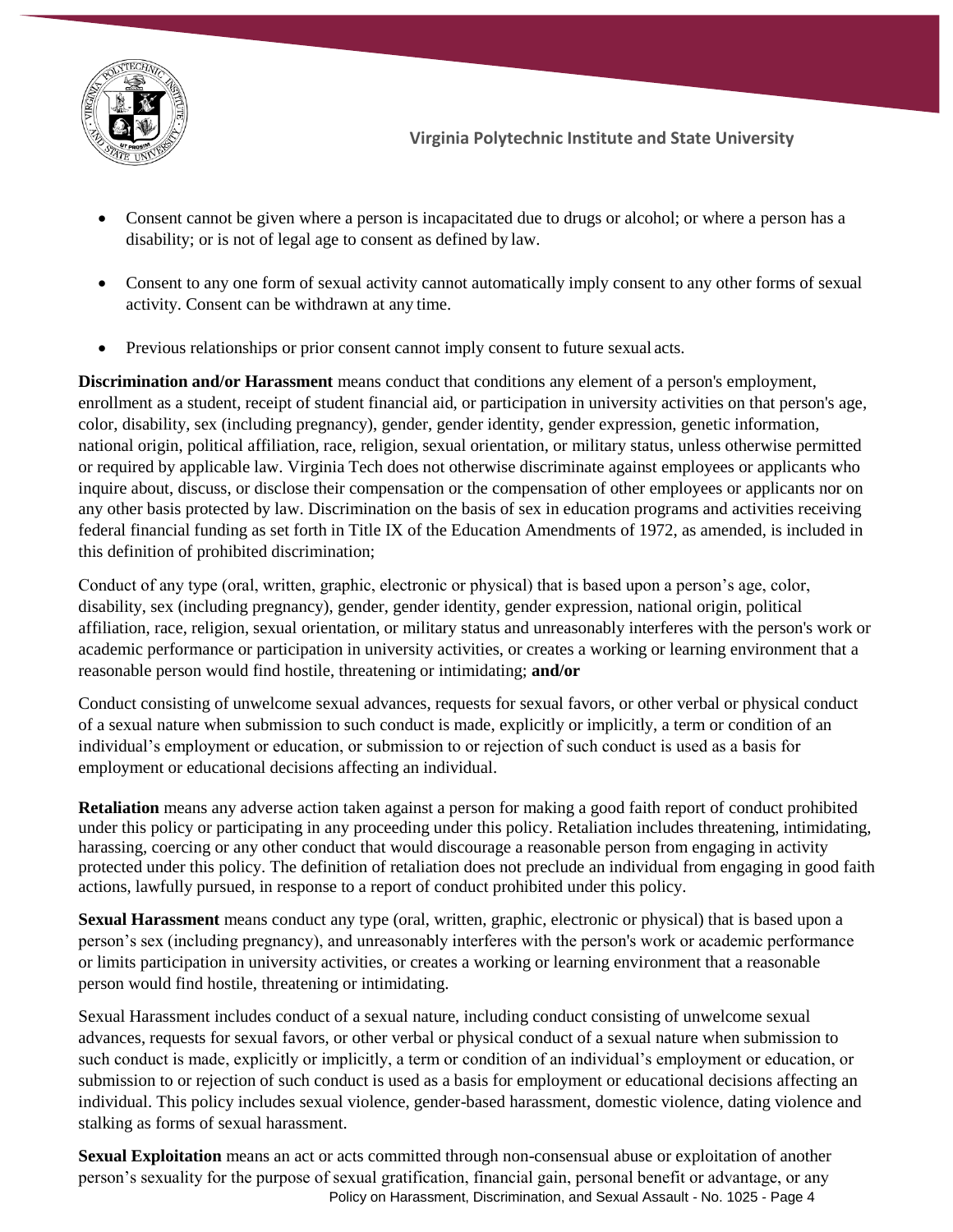

other non- legitimate purpose. The act or acts of sexual exploitation are prohibited even though the behavior does not constitute one of the other sexual misconduct offenses.

**Sexual Violence** means physical sexual acts perpetrated against a person's will or where a person is incapable of giving consent due to the victim's use of drugs or alcohol, or is unable to give consent due to an intellectual or other disability. Sexual violence includes rape, sexual assault, sexual battery, and sexual coercion.

- **Rape** means penetration, no matter how slight, of the vagina or anus of a person with any body part or object, or oral penetration by a sex organ of another person, without the consent of the victim.
- **Fondling** means the touching of the private body parts of another person for the purpose of sexual gratification, without the consent of the victim, including instances where the victim is incapable ofgiving consent because of age or temporary or mental incapacity.
- **Incest** means sexual intercourse between persons who are related to each other within degrees wherein marriage is prohibited by law.
- **Statutory Rape** means sexual intercourse with a person who is under the statutory age of consent.
- **Sexual Assault** means actual or attempted sexual contact with another person without that person's consent.
- **Sexual Coercion** means using physical or verbal aggression or pressure to force or attempt to force a person to touch another person's intimate parts without that person's consent.

**Dating violence** means violence committed by a person: (a) who is or has been in a social relationship of a romantic or intimate nature with the victim; and (b) where the existence of such a relationship shall be determined based on a consideration of the following factors: (1) the length of the relationship; (2). the type of relationship; and (3) the frequency of interaction between the persons involved in the relationship.

**Domestic Violence** means felony or misdemeanor crimes of violence committed by: (a) a current or former spouse or intimate partner of the victim; (b) a person with whom the victim shares a child in common; (c) a person who is cohabitating with or has cohabitated with the victim as a spouse or intimate partner; (d) a person similarly situated to a spouse of the victim under the domestic or family violence laws of Virginia; or any other person against an adult or youth victim who is protected from that person's acts under the domestic or family violence laws of Virginia.

**Stalking** means engaging in a course of conduct directed at a specific person that would cause a reasonable person to: (a) fear for the person's individual safety or the safety of others; or (b) suffer substantial emotional distress.

## **6.0 References**

Presidential Policy Memorandum No. 112, University Non-Discrimination Statement <https://policies.vt.edu/assets/112-non-discrimination-statement.pdf>

University Policy 1026, Policy on Title IX Sexual Harassment and Responsible Employee Reporting <http://www.policies.vt.edu/1026.pdf>

University Policy 4075, Policy for University Accommodation of Persons with Disabilities <http://www.policies.vt.edu/4075.pdf>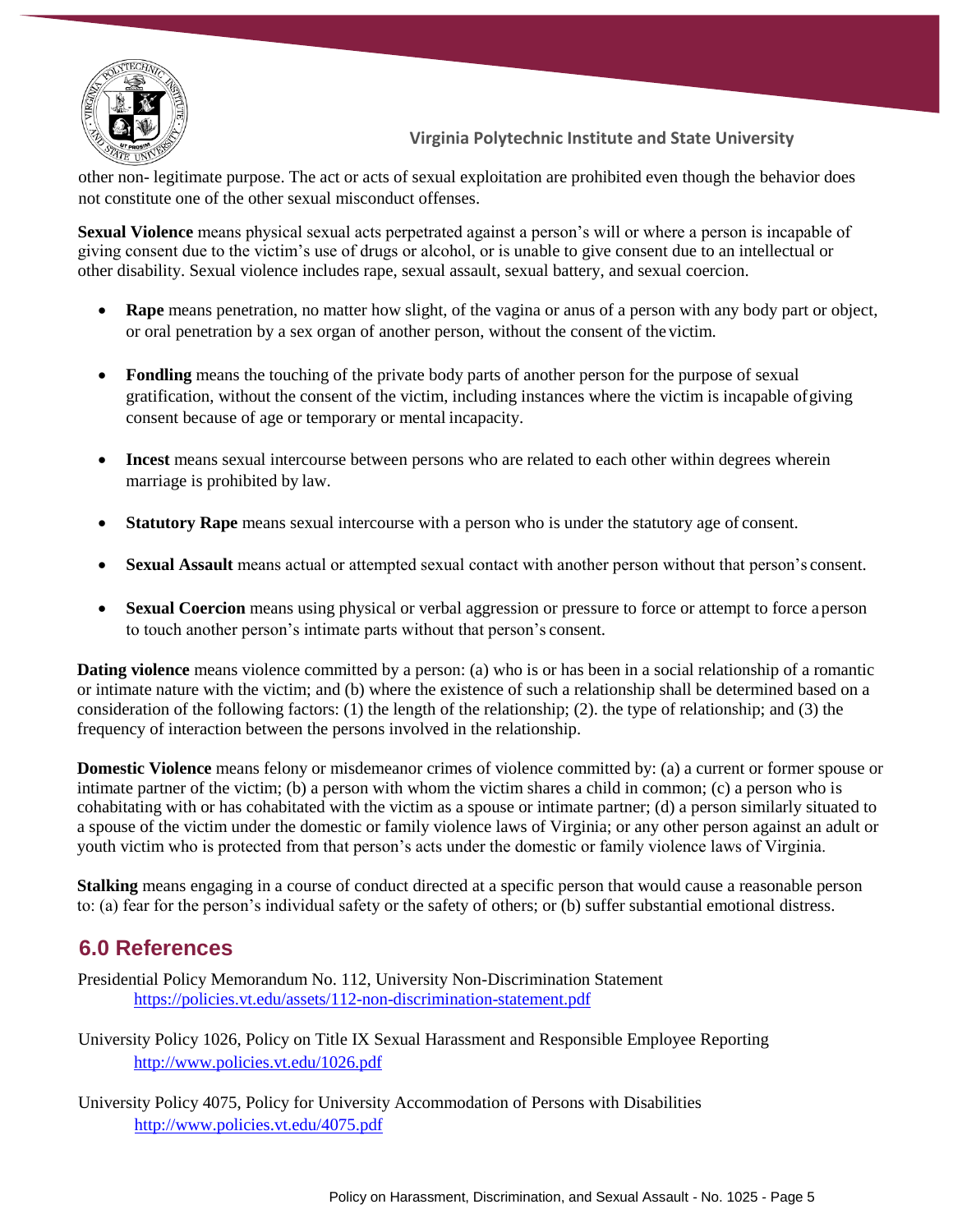

Virginia Department of Human Resources Management, Policy 1.60 Standards of Conduct [http://www.dhrm.virginia.gov/docs/default-source/hrpolicy/pol1\\_60.pdf?sfvrsn=2](http://www.dhrm.virginia.gov/docs/default-source/hrpolicy/pol1_60.pdf?sfvrsn=2)

Virginia Department of Human Resource Management, Policy 2.05, Equal Employment Opportunity [http://www.dhrm.virginia.gov/docs/default-source/hrpolicy/pol2\\_05eeo.pdf?sfvrsn=2](http://www.dhrm.virginia.gov/docs/default-source/hrpolicy/pol2_05eeo.pdf?sfvrsn=2)

Virginia Department of Human Resource Management, Policy 2.30 Workplace Harassment [http://www.dhrm.virginia.gov/docs/default-source/hrpolicy/pol2\\_30wkplaceharrass.pdf?sfvrsn=2](http://www.dhrm.virginia.gov/docs/default-source/hrpolicy/pol2_30wkplaceharrass.pdf?sfvrsn=2)

[Virginia Department of Human Resource Management -](http://www.dhrm.virginia.gov/EDR/grievance/GPMJuly2012.pdf) Employment Dispute Resolution - Grievance Procedure [Manual](http://www.dhrm.virginia.gov/EDR/grievance/GPMJuly2012.pdf)

[http://www.dhrm.virginia.gov/employmentdisputeresolution,](http://www.dhrm.virginia.gov/employmentdisputeresolution) [http://www.dhrm.virginia.gov/docs/default](http://www.dhrm.virginia.gov/docs/default-source/edrdocuments/GPM-2017.pdf?sfvrsn=8)[source/edrdocuments/GPM-2017.pdf?sfvrsn=8](http://www.dhrm.virginia.gov/docs/default-source/edrdocuments/GPM-2017.pdf?sfvrsn=8)

Virginia Tech, Classified and University Staff Policies and Handbook <https://www.hr.vt.edu/resources/current-employees/policies-handbooks.html>

#### Virginia Tech, [Expectations for Graduate Education](http://www.expectations.graduateschool.vt.edu/wp-content/uploads/2011/08/Expectations_Print.pdf)

[https://graduateschool.vt.edu/content/dam/graduateschool\\_vt\\_edu/expectations-pdfs/expectations-for](https://graduateschool.vt.edu/content/dam/graduateschool_vt_edu/expectations-pdfs/expectations-for-graduate-education-may-2017.pdf)[graduate-education-may-2017.pdf](https://graduateschool.vt.edu/content/dam/graduateschool_vt_edu/expectations-pdfs/expectations-for-graduate-education-may-2017.pdf)

Virginia Tech, Faculty Handbook

[https://www.provost.vt.edu/faculty\\_affairs/faculty\\_handbook.html](https://www.provost.vt.edu/faculty_affairs/faculty_handbook.html)

Virginia Tech, Student Code of Conduct <http://www.hokiehandbook.vt.edu/>

Virginia Tech, Principles of Community <http://inclusive.vt.edu/Initiatives/vtpoc0.html>

## **7.0 Approval and Revisions**

• Revision 1

Revised by Commission on Faculty Affairs, December 17, 1990, the Faculty Senate, January 8, 1991, and the EO/AA Committee on January 8, 1991, with further revisions, February 12, 1991. Approved March 4, 1991 by University Council.

• Revision 2

Revised by the EO/AA Committee, March 29, 1994; approved by Commission on Faculty Affairs, May 13, 1994.

Approved October 3, 1994 by University Council.

• Revision 3

Revised by the Commission on Equal Opportunity and Diversity, March 28, 2005. Approved by University Council, May 2, 2005.

Approved by the Board of Visitors, August 29, 2005.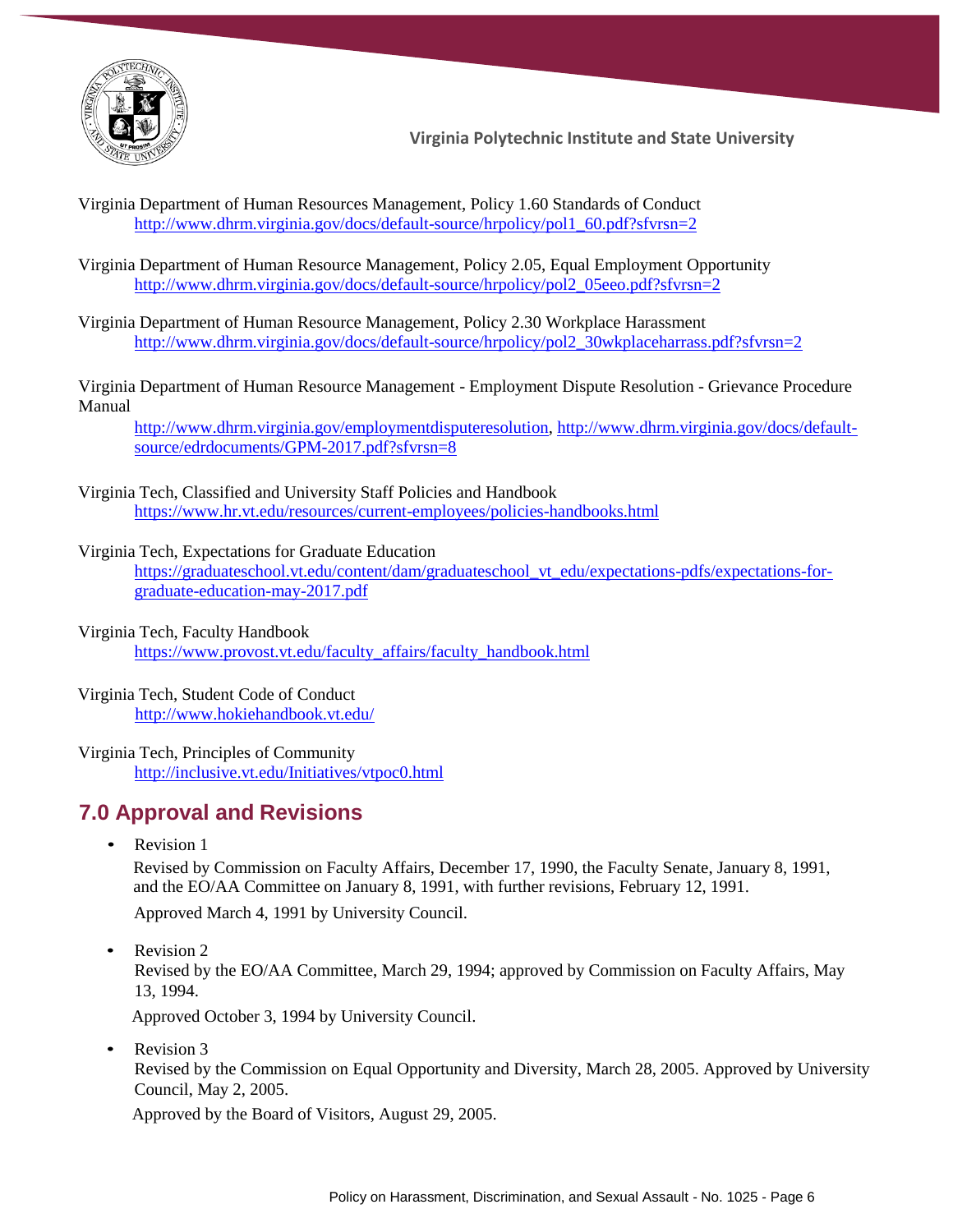

Revision 4

Revised by the Commission on Equal Opportunity and Diversity, March 29, 2010. Approved by University Council, April 19, 2010.

Approved by the Board of Visitors, June 7, 2010.

• Revision 5

Section 4 – "faculty member" replaced with "individual with instructional responsibility."

Approved March 16, 2011 by Charles W. Steger, UniversityPresident.

- Revision 6
	- April 24, 2013: Technical updates to:
		- reflect regulations, particularly those that add genetic information to the list of protected statuses;
		- clarify oversight responsibilities for sexual harassment complaints involving any student who is not acting in the capacity of an employee, volunteer, or contractor;
		- clarify that non-probationary employees have 30 "calendar" days to file a grievance; and
		- update references and hyperlinks.

Approved June 3, 2013, by Charles W. Steger, University President, and the Board of Visitors.

Revision 7

Revised to include the addition of terms "gender identity" and "gender expression" in sections 1. Purpose, first paragraph, and 2.1 Prohibited Acts, first and second paragraphs.

Approved September 15, 2014 by University President, Timothy D. Sands, and the Board of Visitors.

• Revision 8

Revised to include definitions approved by the Board of Visitors on June 1, 2015, and add contact information for the Title IX Coordinator, and language encouraging victims to file a complaint with the appropriate law enforcement agency.

Approved June 1, 2015 by University President, Timothy D. Sands, and the Board of Visitors.

• Revision 9

Revised section 2.1 to include the sentence, "Virginia Tech does not otherwise discriminate against employees or applicants who inquire about, discuss, or disclose their compensation or the compensation of other employees or applicants nor on any other basis protected by law." This is added to comply with Federal Executive Order 13665, issued by President Obama. Approved November 9, 2015 by University President, Timothy D. Sands, and the Board of Visitors.

Revision 10

Significant reorganization of information and to update Procedures section to reflect status of the individual(s) involved in the complaint/potential complaint. Policy name was also changed.

Approved June 30, 2016 by University President, Timothy D. Sands.

- Revision 11
	- Revised section 2.1 to add "sex" to the non-discrimination statement, in accordance with Governor Northam's Executive Order Number One.
	- Revised section 3.1 to have all questions and complaints filed with The Assistant Vice President for Equity and Accessibility, who can further redirect the filing, ifappropriate.

Approved February 12, 2018 by University President, Timothy D. Sands.